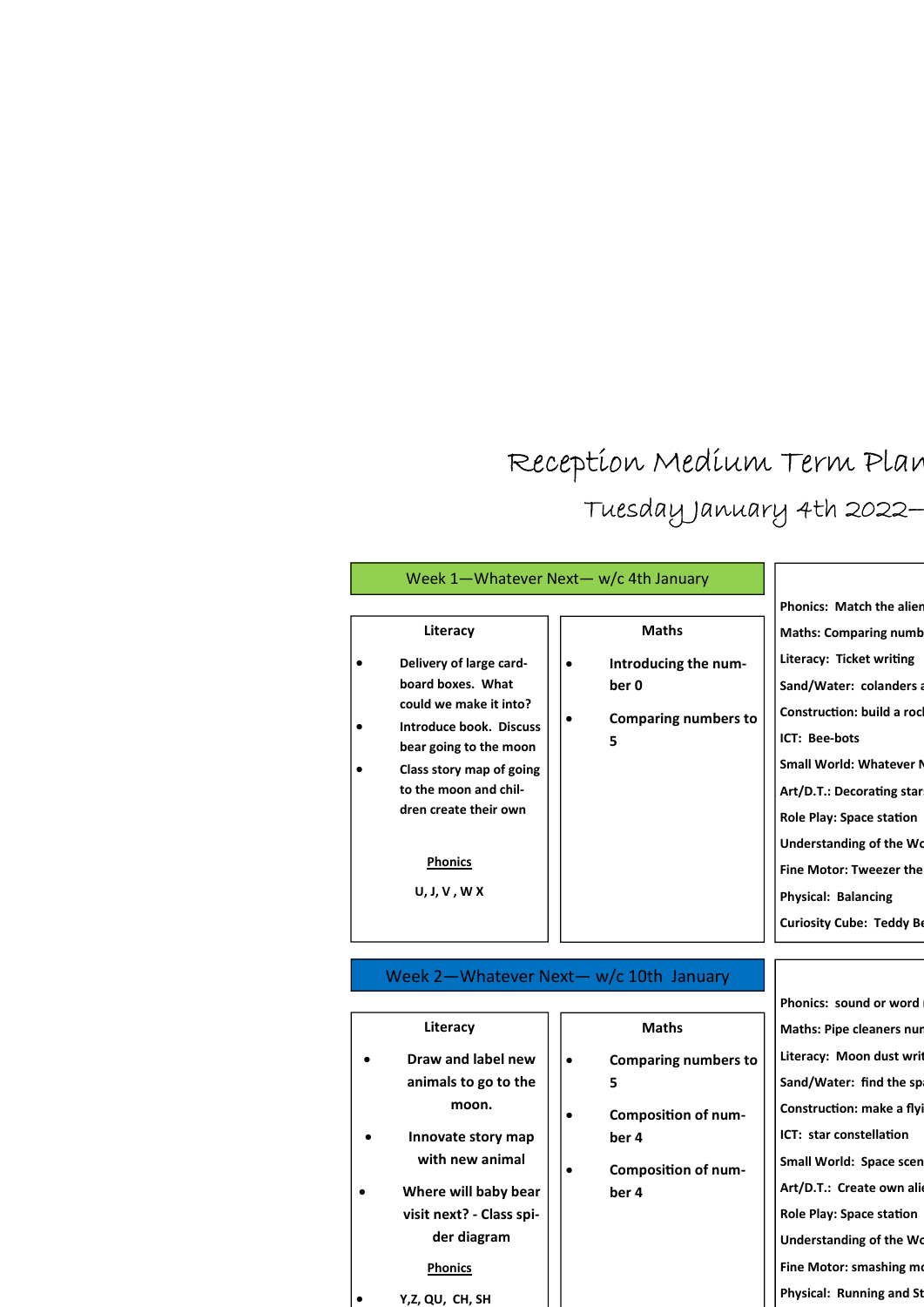# r—Spring 1—The Sky Above - Fríday 18th February 2021

| <b>Continuous Provision</b>              | <b>Forest</b>           | <b>PSHE</b>                                            |
|------------------------------------------|-------------------------|--------------------------------------------------------|
| with the sound/word                      | Rules and exploring     |                                                        |
| ers to 5                                 |                         | Myself and My Rela-<br>tionships-Family and<br>Friends |
| and gems                                 |                         |                                                        |
| ket                                      | <b>RE</b>               | <b>Music</b>                                           |
|                                          | How can we help         | Charanga- Everyone                                     |
| <b>Next scene</b>                        | others when they        | Song of the Week                                       |
| s                                        | need it?                | The Solar System Song                                  |
| <b>orld: Talking aliens</b>              | PE                      | Poem of the Week                                       |
| stars                                    | GetSet4PE               | <b>Teddy Bear</b>                                      |
|                                          | Gymnastics              |                                                        |
| ear with picnic                          |                         |                                                        |
| <b>Continuous Provision</b>              | <b>Forest</b>           | <b>PSHE</b>                                            |
| rockets                                  | <b>Creating natural</b> | Myself and My Rela-                                    |
| nbers and beads                          | planets                 | tionships-Family and<br>Friends                        |
|                                          |                         |                                                        |
| ting tray                                |                         |                                                        |
| ace words in the sand                    |                         |                                                        |
| ing saucer                               | <b>RE</b>               | <b>Music</b>                                           |
|                                          | How can we help         | Charanga- Everyone                                     |
| e                                        | others when they        | Song of the Week-The                                   |
| en out of shapes                         | need it?                | planet Song                                            |
| prid: moon rocks compared to Earth rocks | PE                      |                                                        |
| bon rocks                                | GetSet4PE               | Poem of the Week<br>Roly Poly                          |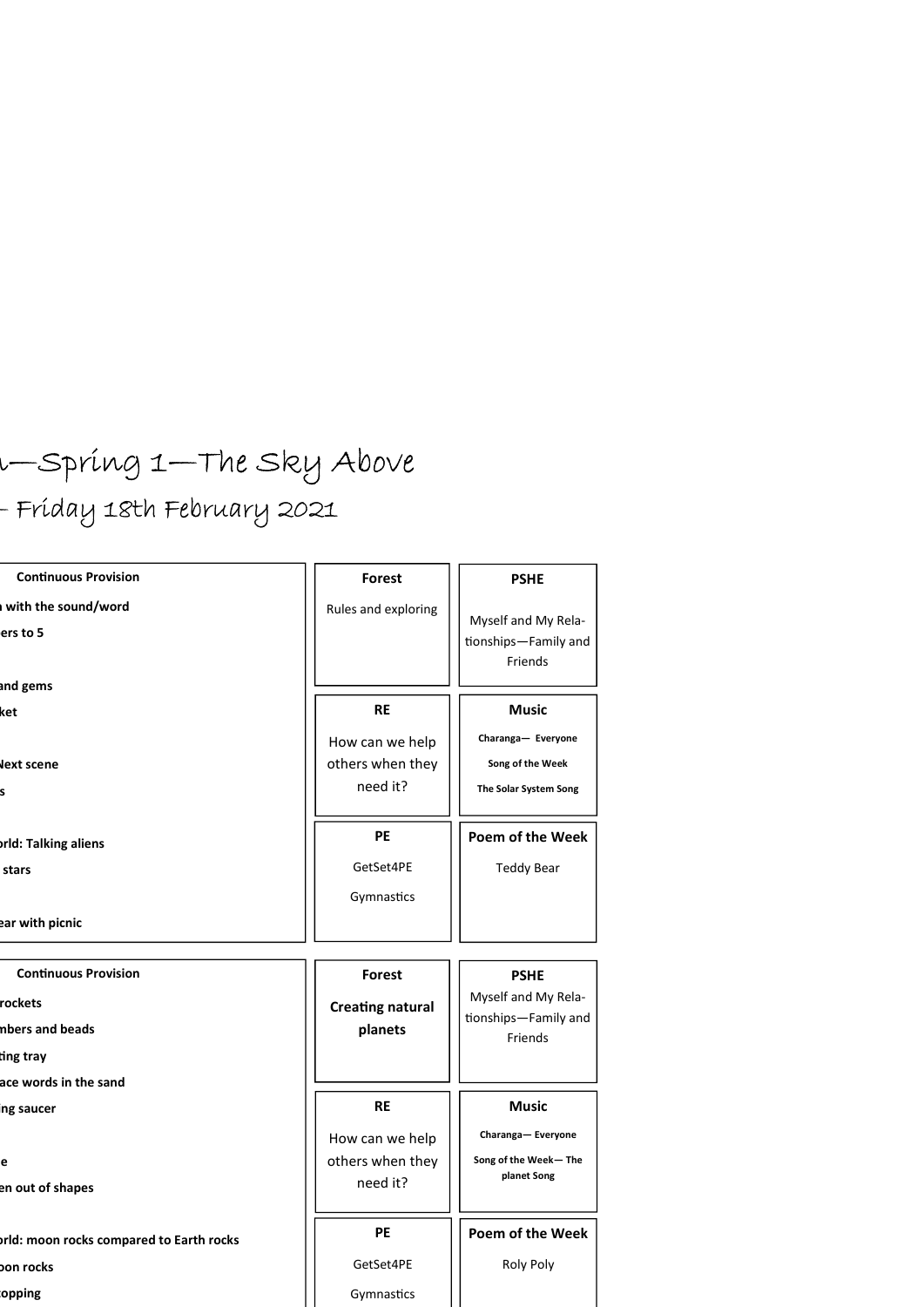Curiosity Cube: Glow in

#### Week 3—Whatever Next— w/c 17th January

|                                                                                                                                                                                                                   |                                                                                                                  | <b>Phonics: Phoneme frame</b>                                                                                                                                                                                                                                                                               |
|-------------------------------------------------------------------------------------------------------------------------------------------------------------------------------------------------------------------|------------------------------------------------------------------------------------------------------------------|-------------------------------------------------------------------------------------------------------------------------------------------------------------------------------------------------------------------------------------------------------------------------------------------------------------|
| Literacy                                                                                                                                                                                                          | <b>Maths</b>                                                                                                     | <b>Maths: Comparing mass,</b>                                                                                                                                                                                                                                                                               |
| Draw and label where<br>٠<br>baby bear will visit<br>next.<br>Draw and label how<br>٠<br>he will travel there.<br>Story map innovated<br>with new place and<br>transport<br><b>Phonics</b><br>TH, NG, AI, EE, IGH | <b>Composition of Number 5</b><br>$\bullet$<br><b>Composition of Number 5</b><br>٠<br><b>Comparing Mass</b><br>٠ | Literacy: Create words fr<br>Sand/Water: moon rocks<br><b>Construction: community</b><br><b>ICT: Follow the directions</b><br>Small World: playdough a<br>Art/D.T.: shaving foam pl<br>Role Play: good hygiene<br>Understanding of the Wo<br>Fine Motor: snip, cut, cho<br><b>Physical: Changing direct</b> |
|                                                                                                                                                                                                                   |                                                                                                                  | <b>Curiosity Cube: laminate</b>                                                                                                                                                                                                                                                                             |
|                                                                                                                                                                                                                   |                                                                                                                  |                                                                                                                                                                                                                                                                                                             |

#### Week 4—How to Catch a Star— w/c 24th January

|                                                                                                                                             |                                                                                       | <b>Phonics: sorting baskets</b>                                                                                                                                       |
|---------------------------------------------------------------------------------------------------------------------------------------------|---------------------------------------------------------------------------------------|-----------------------------------------------------------------------------------------------------------------------------------------------------------------------|
| Literacy                                                                                                                                    | <b>Maths</b>                                                                          | <b>Maths: capacity</b>                                                                                                                                                |
| <b>Stars hanging ques-</b><br>$\bullet$<br>tioning<br>Read story, how can<br>you catch the star?<br>Ideas of how you<br>would catch a star- | <b>Comparing Capacity</b><br>٠<br><b>Representing 6</b><br><b>Representing 7</b><br>٠ | Literacy: writing on tinfol<br>Sand/Water: jelly numbe<br>Construction: wooden bl<br>ICT: light boards and chall<br>Small World: creating yo<br>Art/D.T.: tinfoil art |
| draw and label                                                                                                                              |                                                                                       | Role Play: taking care of                                                                                                                                             |
| <b>Phonics</b>                                                                                                                              |                                                                                       | Understanding of the Wo<br><b>Fine Motor: Masking tap</b>                                                                                                             |
| 0A, 00, 00, AR, OR<br>$\bullet$                                                                                                             |                                                                                       | Physical: Jumping and lar<br><b>Curiosity Cube: shooting</b>                                                                                                          |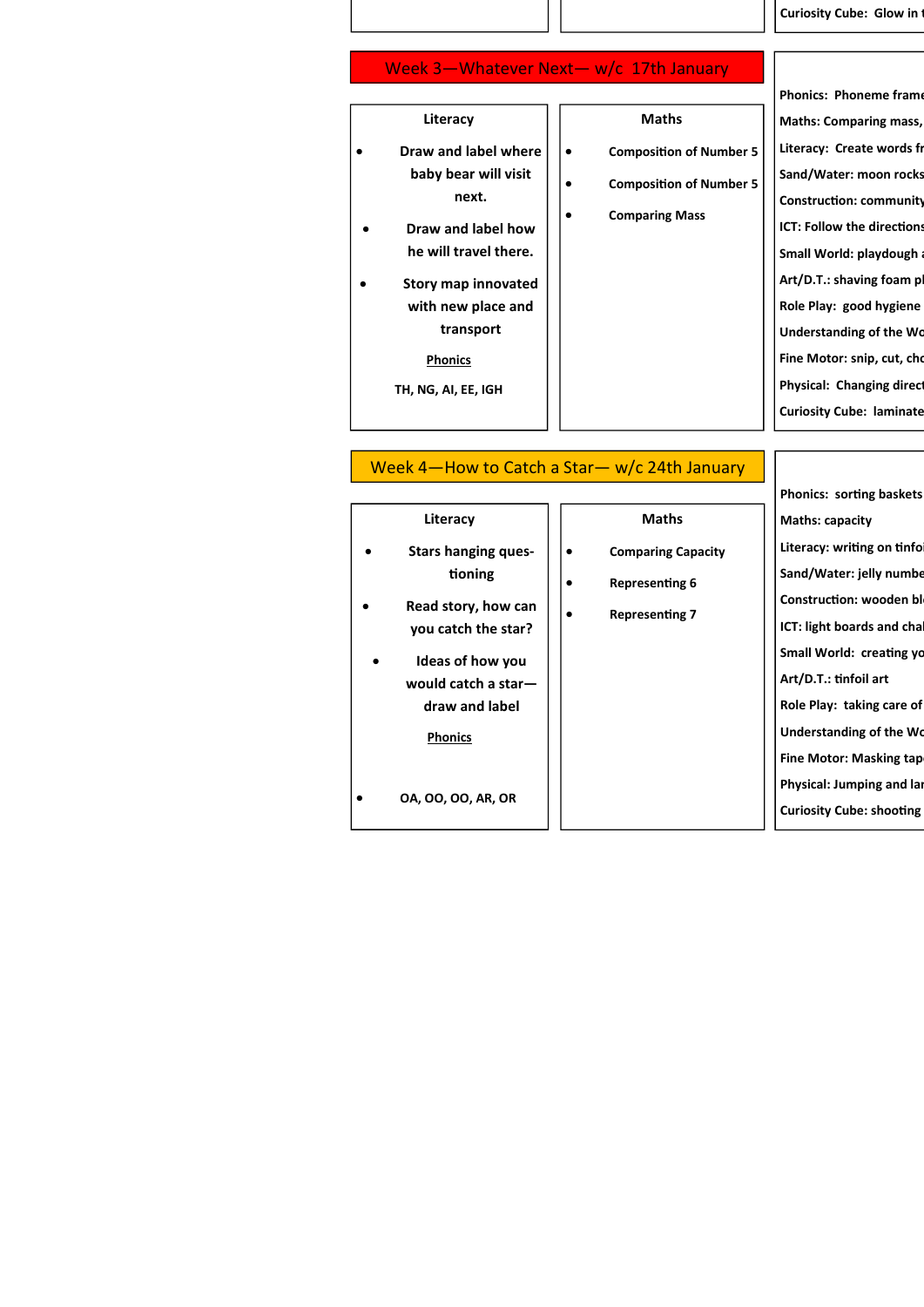| the dark planets                                                           |                                                 |                                                                       |
|----------------------------------------------------------------------------|-------------------------------------------------|-----------------------------------------------------------------------|
| <b>Continuous Provision</b>                                                | Forest                                          | <b>PSHE</b>                                                           |
| e game, read and move along<br>scales<br>om the moon dust<br>and space men | Find the bear from<br>whatever next             | Myself and My Rela-<br>tionships-Family and<br>Friends                |
| play blocks                                                                | <b>RE</b>                                       | <b>Music</b>                                                          |
| s to get to the star<br>aliens have landed<br>lanets                       | How can we help<br>others when they<br>need it? | Charanga- Everyone<br>Song of the Week-Sun<br><b>Moon and Stars</b>   |
| rld: Make a telescope                                                      | <b>PE</b>                                       | Poem of the Week                                                      |
| bp aliens                                                                  | GetSet4PE                                       | <b>Engines buzzing</b>                                                |
| tions                                                                      | Gymnastics                                      |                                                                       |
| d star constellations                                                      |                                                 |                                                                       |
|                                                                            |                                                 |                                                                       |
| <b>Continuous Provision</b>                                                | <b>Forest</b><br>Natural stars                  | <b>PSHE</b><br>Myself and My Rela-<br>tionships-Family and<br>Friends |
| ers and rakes                                                              |                                                 |                                                                       |

ock rockets lk pens

stars

ur own astronaut to put into small world scene

others orld: What's on land and what's in space e and beads with tweezers nding

GetSet4PE Gymnastics

PE

Poem of the Week Five small stars

Music Charanga—Everyone Song of the Week –Seasons song

RE How can we help others when they need it?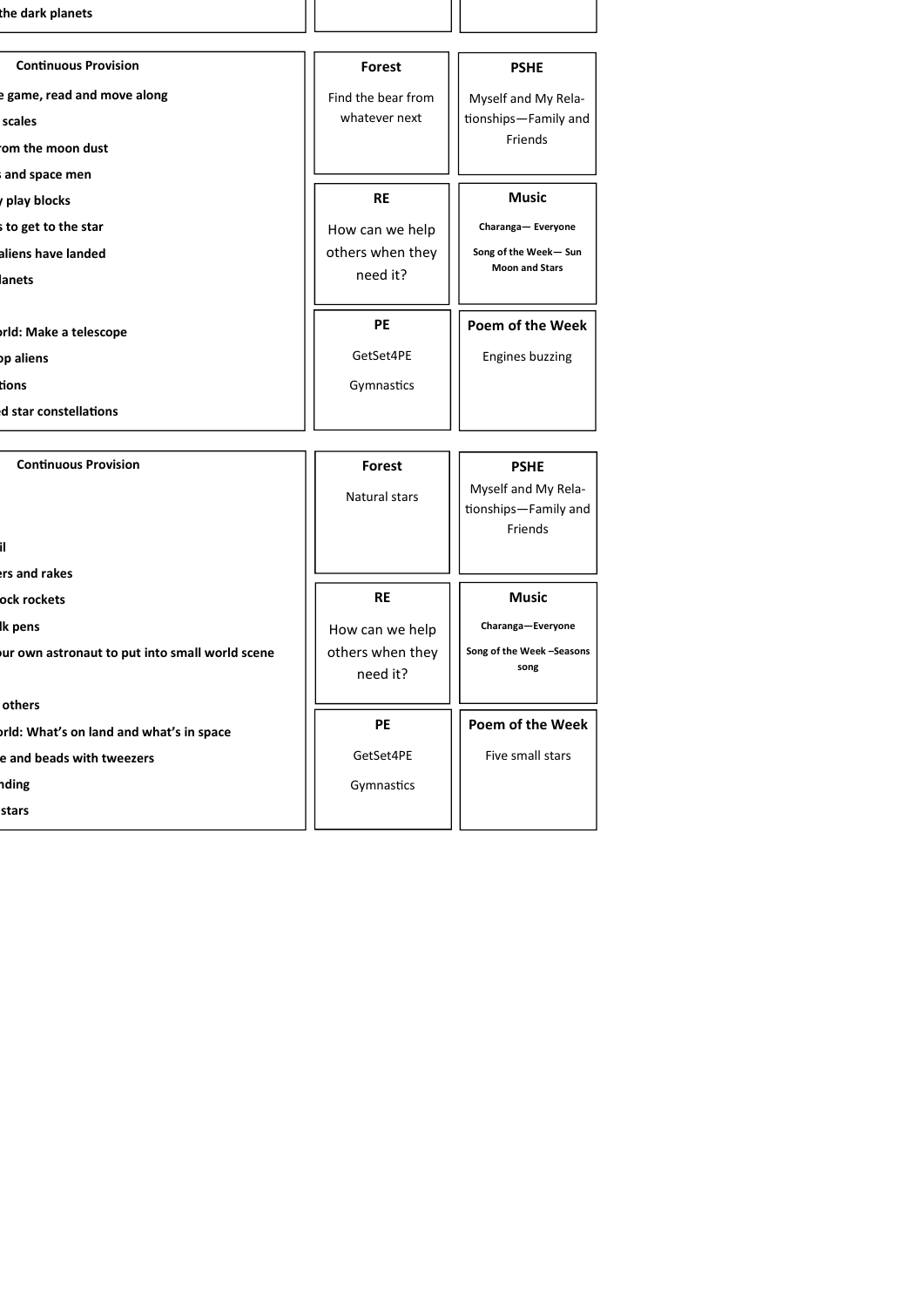## Reception Medium Term Plan Tuesday January 4th 2022-

| Literacy<br><b>Maths</b><br>Read story and create<br><b>Representing 8</b><br>$\bullet$                                                                         | Phonics: match the picture<br><b>Maths: making pairs</b><br><b>Literacy: Chinese New Year</b>                                                                         |
|-----------------------------------------------------------------------------------------------------------------------------------------------------------------|-----------------------------------------------------------------------------------------------------------------------------------------------------------------------|
| ٠<br>story map<br><b>Making pairs</b><br>Describe the setting-<br><b>Making pairs</b><br>label<br>Discuss is the starfish<br>$\bullet$<br>the same as a star in | Sand/Water: bouncy ball co<br><b>Construction: Chinese lante</b><br>ICT: design a star fish on pu<br><b>Small World: Comparison b</b><br>Art/D.T.: cut the animal pic |
| the sky?<br><b>Phonics</b><br>UR, OW, OI, EAR, AIR                                                                                                              | Role Play: Chinese New Ye<br><b>Understanding of the Work</b><br>Fine Motor: race the anima<br><b>Physical: Hopping</b><br><b>Curiosity Cube: Chinese hor</b>         |

| Literacy                                  |  | <b>Maths</b>              |  |
|-------------------------------------------|--|---------------------------|--|
| Innovate story maps                       |  | <b>Combining 2 groups</b> |  |
| <b>Retell story map</b>                   |  | <b>Combining 2 groups</b> |  |
| What is a real star<br>and where are they |  | Part - whole models       |  |
| <b>Phonics</b><br>URE, ER                 |  |                           |  |
|                                           |  |                           |  |

Phonics: space blending Maths: combining two group Literacy: 'Make a wish' lett Sand/Water: catch a star Construction: build an anin ICT: letter join Small World: moon craters Art/D.T.: shooting stars Role Play: Taking care of p Understanding of the Worl Fine Motor: Can you catch Physical: Travelling

Curiosity Cube: astronauts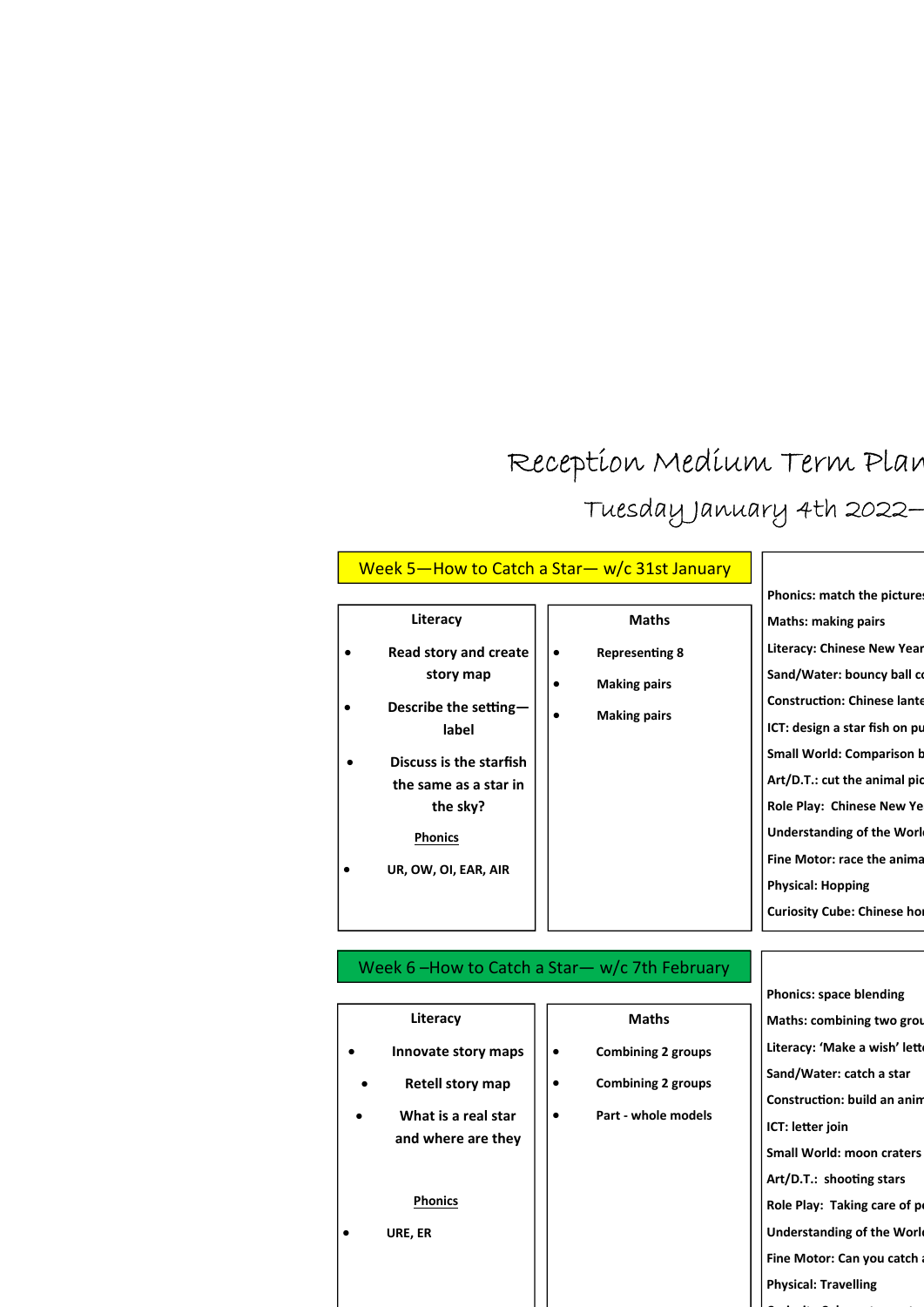# $u$ —Spring 1—The Sky Above

## - Friday 18th February 2021

| <b>Continuous Provision</b>      | Forest              | <b>PSHE</b>                                 |
|----------------------------------|---------------------|---------------------------------------------|
| s to the words                   | Star constellations | Myself and My Rela-<br>tionships-Family and |
|                                  |                     | Friends                                     |
| money bags                       |                     |                                             |
| bunting in water                 |                     |                                             |
| erns                             | <b>RE</b>           | <b>Music</b>                                |
| <b>Irple mash</b>                | How can we help     | Charanga-Everyone                           |
| etween sea and sky               | others when they    | Song of the Week-5 little                   |
| ttures                           | need it?            | men in a flying saucer                      |
| lar                              |                     |                                             |
| d: Chinese New Year- Animal race | <b>PE</b>           | Poem of the Week                            |
| Is through the numbers           | GetSet4PE           | Mr Moon your up too                         |
|                                  | Gymnastics          | soon!                                       |
| roscope animals                  |                     |                                             |
|                                  |                     |                                             |

| <b>Continuous Provision</b>  | <b>Forest</b>                                   | <b>PSHE</b>                                            |
|------------------------------|-------------------------------------------------|--------------------------------------------------------|
| ups<br>er                    | Drawing tree-pin<br>your planet to the<br>tree  | Myself and My Rela-<br>tionships-Family and<br>Friends |
| hal                          | <b>RE</b>                                       | <b>Music</b>                                           |
|                              | How can we help<br>others when they<br>need it? | Charanga-Everyone<br>Song of the Week-Outer<br>Space   |
| ets                          | <b>PE</b>                                       | Poem of the Week                                       |
| d: Neil Armstrong<br>a star? | GetSet4PE<br>Gymnastics                         | Cold Weather                                           |
|                              |                                                 |                                                        |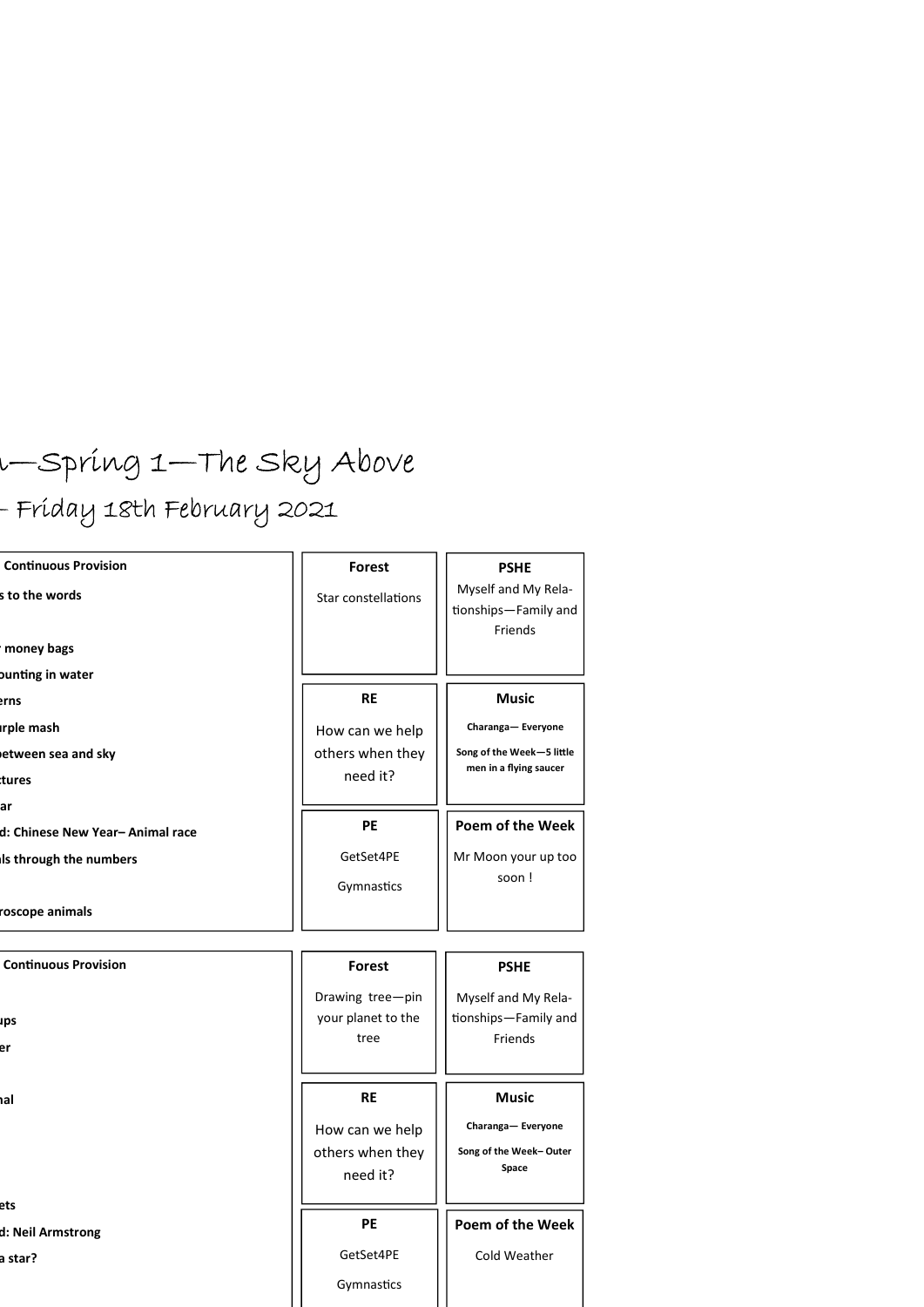Curiosity Cube: astronauts

|                            |                                 | <b>Phonics: rocket phonics</b>      |
|----------------------------|---------------------------------|-------------------------------------|
| Literacy                   | <b>Maths</b>                    | Maths: part-whole model             |
| What do planets look like? | Part - whole model<br>$\bullet$ | Literacy: write a letter to an      |
| Describe a planet          |                                 | Sand/Water: space capacity          |
| Story maps of journey to a |                                 | Construction: make your ov          |
| planet                     |                                 | <b>ICT: Lexia</b>                   |
| <b>Phonics</b>             |                                 | <b>Small World: Space</b>           |
| S, A, T, P<br>٠            |                                 | Art/D.T.: Valentines day car        |
|                            |                                 | <b>Role Play: Valentines</b>        |
|                            |                                 | <b>Understanding of the World</b>   |
|                            |                                 | Fine Motor: spaceship to pla        |
|                            |                                 | <b>Physical: Travelling</b>         |
|                            |                                 | <b>Curiosity Cube: solar system</b> |
|                            |                                 |                                     |